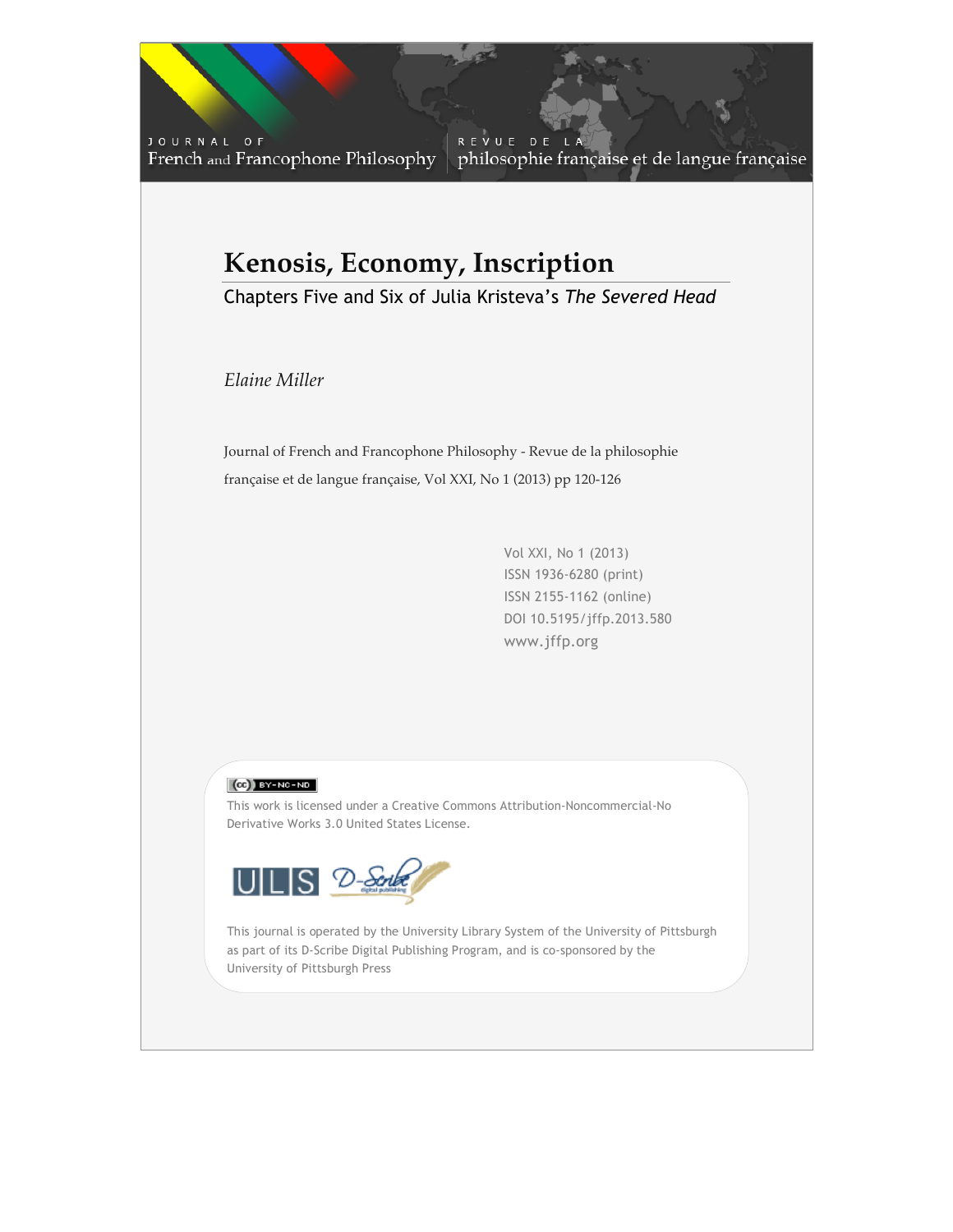## **Kenosis, Economy, Inscription**

Chapters Five and Six of Julia Kristeva's *The Severed Head*

## *Elaine Miller*

Miami University (Ohio)

Chapter Five of the catalogue for Julia Kristeva's Louvre exhibition *Visions Capitales* (*The Severed Head*) is subtitled "Inscribing the Mother and the Void. $i^{1}$  Here Kristeva makes the argument that the virgin Mary is implicated in the authorization of the Orthodox Byzantine icon, specifically in the experience of viewing the iconic image, which refers to nothing external, but rather to the passage between the order of the invisible and the visible. She invokes Marie-José Mondzain's work on the Byzantine icon, which argues that the icon visibly manifests the invisible image of the divine economy itself rather than any specific sensibly accessible object. Kristeva maintains that this passage between invisibility and visibility parallels the conception (in both senses) of Christ as God's incarnation through Mary's divine impregnation. The economy of the icon embodies not what the icon seems to represent, but the entire chain by which God is incarnated through the body of Mary, a process that allows the divine to be "dispensed into history" by entering into the flesh and into the visible. Iconographic representation is not mimesis in the traditional sense, on this argument, because it takes account both of birth through the maternal body and the void (the kenosis, or "self-emptying" of the incarnation). The void is thus inscribed along with the divine image, giving it birth in the visible. The void itself, she argues, "is nothing other than the sign of the sacrificial cut," the invisible divine sacrificing itself to give birth to the visible.<sup>3</sup> Kristeva adds to Mondzain's analysis by reading the cut psychoanalytically as the severance from the mother that allows for the emergence of representation in image and in symbol. She links this cut to the theme of the exhibit, the severed head.

The chapter concerns a trio of concepts specific to the articulation of the shift from Orthodox iconography to the Catholic tradition of figuring the divine, namely, economy, figure, and face (in French, both *visage* and *figure*).

Journal of French and Francophone Philosophy | Revue de la philosophie française et de langue française Vol XXI, No 1 (2013) | www.jffp.org | DOI 10.5195/jffp.2013.580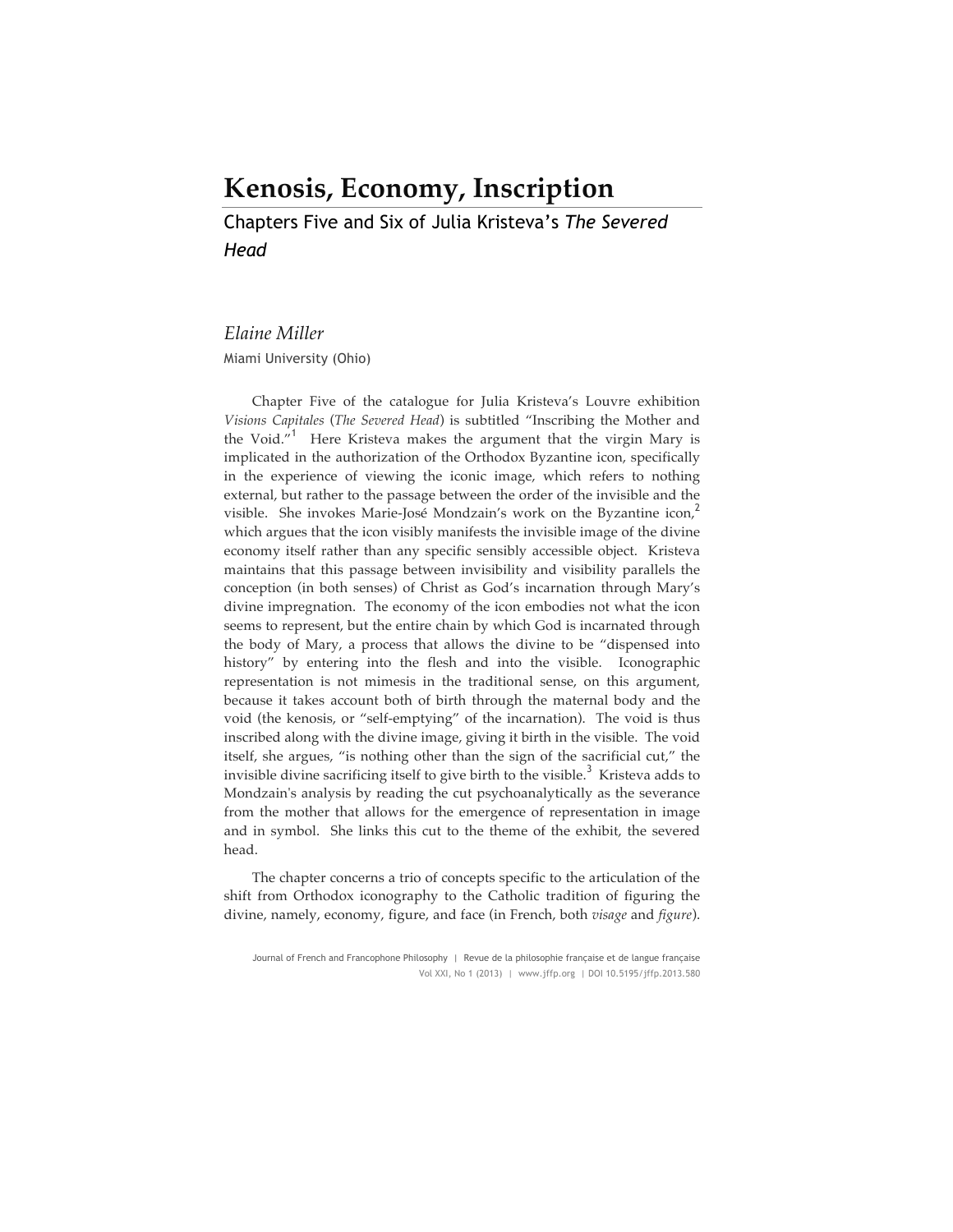Kristeva compares the tradition of making images of the divine family and of Biblical stories, as it flourished in Catholicism, with the Orthodox iconography of Byzantium. One of the causes of the split between the Eastern Orthodox and the Roman Catholic Church was that the latter was perceived by the former to worship idols, yet in the late ninth century AD, the Orthodox patriarch Nicephorus of Constantinople introduced a novel argument in favor of the icon as a form of representation of the divine that did not blasphemously imitate it. Kristeva postulates that Orthodox iconophilia functions as the equivalent of the psychoanalytic concept of negation in that in the very act of negating the image in its traditional function of imitating or copying, it allows for some repressed element to appear that would otherwise remain hidden.<sup>4</sup> Negation, on this reading, parallels Mondzain's argument about the way in which the icon brings forth the invisible.

The lines of the icon do not imprison the divine, as the iconoclasts would have it, but rather allow it to be seen, according to Mondzain. This is the "true saga of the image." The line of inscription of the icon, which literally marks a cut, indicates both where the divine begins or is incarnated and where the void ends.<sup>5</sup> Byzantine icons, which both forswear and present the image, can be conceived, Kristeva argues, as a form of decapitation, just as the icon frequently depicts Christ as a head without a body. Decapitation, she writes, "creeps into the visible as an inscription of a void that gives birth."<sup>6</sup> Thus the cut is not just a severance from the mother, but also a retrieval of her flesh in a transfigured form.

Mondzain writes that this new sense of mimesis does not refer to or represent empirical reality. Rather, "the icon attempts to present the grace of an absence within a system of graphic inscription." Against iconoclastic criticism, the specific tradition of the Byzantine icon does not *depict* Christ, but represents a movement *toward* Christ, "who never stops withdrawing"<sup>7</sup>; in the same way, in the psychoanalytic paradigm, entrance into language is said to cut us off from reality, while at the same time words and symbols aim to substitute for the lost thing, which also withdraws. Mimesis does not provide a material copy, but relates the human form to the divine Word: "it is *mimesis* of the incarnation itself."<sup>8</sup>

Kristeva reflects on the affinity of Medusa images with the iconic tradition by noting that the Medusa is also a forbidden vision only accessible to humans in the form of the *eikon.* <sup>9</sup> The gaze of Medusa can turn the onlooker to stone, but her icon also protects the one who wears it, which is why Athena placed it on her shield. In psychoanalytic theory Medusa's head, or any head severed from the body that nourishes it and gives it life, operates as an image of the severed state of castration, according to Freud<sup>10</sup>; for Kristeva, in turn, decapitation is a figure for the psychoanalyst Melanie Klein's account of the child's necessary developmental separation from fusion with the mother as provider of all needs, precisely in order to be able

Journal of French and Francophone Philosophy | Revue de la philosophie française et de langue française Vol XXI, No 1 (2013) | http://www.jffp.org | DOI 10.5195/jffp.2013.580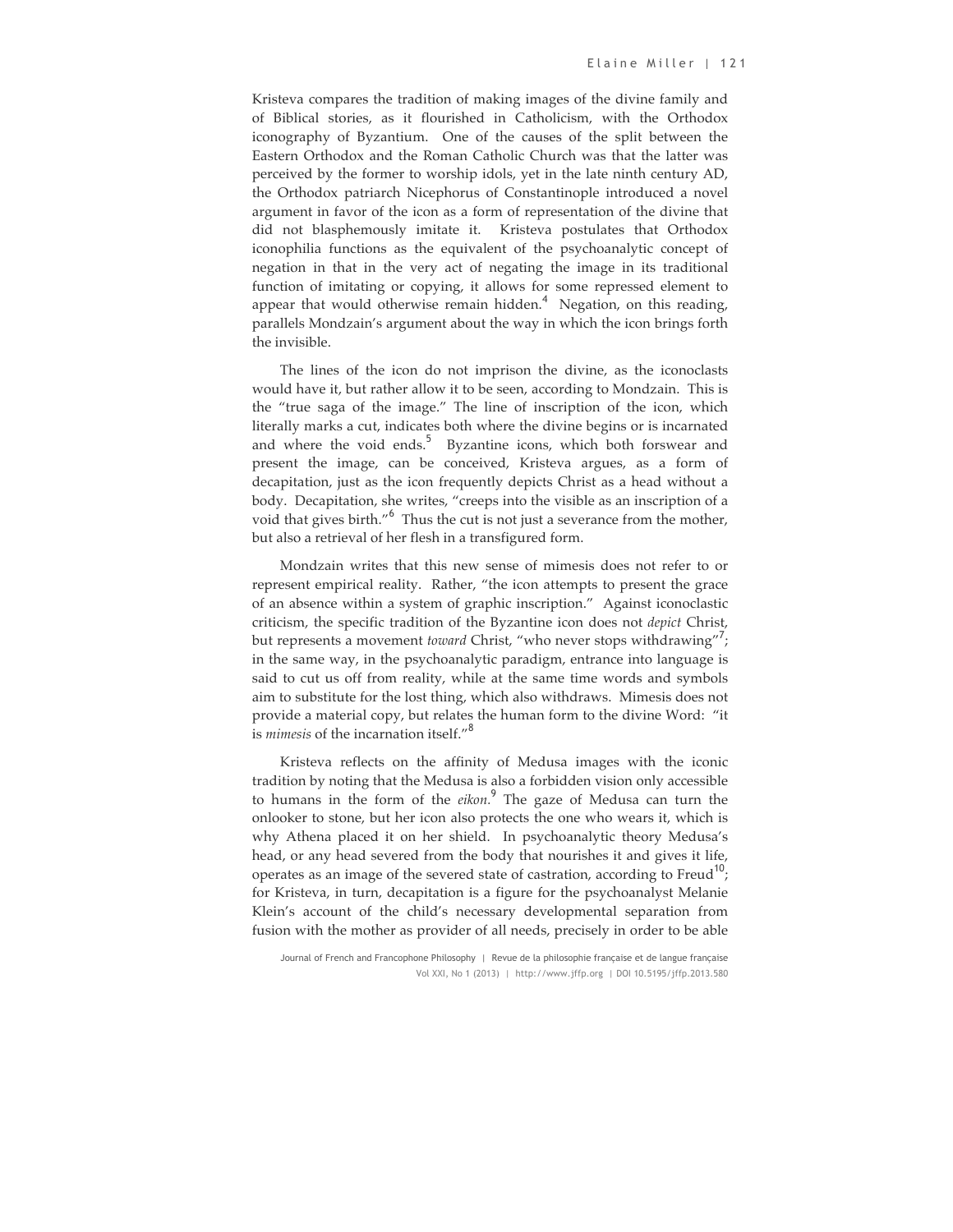to rediscover her in symbolic and imaginary life. As she writes in the introduction to *The Severed Head*:

> A body leaves me: her tactile warmth, her music that delights my ear, the view that offers me her head and face are lost. For this capital loss I substitute a capital vision: my hallucinations and my words. Imagination, language, beyond the depression: an incarnation? The one that keeps me alive, on condition that I continue to represent, ceaselessly, never enough, indefinitely, but what? A body that has left me? A lost head?<sup>11</sup>

As Kristeva articulates it, in course of normal individual psychic development, "the ego takes shape by way of a depressive working through."<sup>12</sup> In this version of standard child development, depression (from Melanie Klein's "depressive position") is caused by the child's gradual and necessary separation, as it grows older, from its primary provider, and its subsequent assumption of a subjective identity in the "father"'s realm of language and social interaction. Because in order to function in the world we necessarily assume a position within the universal sphere of language and law, there is no going back, for the child, to the intimate fused sphere of maternal love. As Kristeva puts it, "there is no meaning aside from despair." Such closure both is exhilarating and provokes anguish. The individual cannot return to the position of fusion with the mother, but she can and does attempt to recuperate her, along with other objects, in imagination and, later, in words.<sup>13</sup>

In her book on the French writer Colette, Kristeva explicitly links decapitation to the "decisive moment in our individuation: when the child gets free of the mother…[losing] her in order to be able to conceive of her"; she calls this moment an "Orestian matricide, a decapitation."<sup>14</sup> Colette's imagination was stirred by images from ancient works depicting severed heads, to the point that she choreographed a ballet featuring the dance of a decapitated Sultaness. Kristeva speculates that the Sultaness could refer to Colette herself (who called her second husband "the Sultan"), or to Colette's mother, for whose matricide she had to unconsciously assume responsibility, "so as to give free rein—and only on that condition—to her polymorphous body and her sublimations."15 Here decapitation is not an expression of lack so much as a condition of creativity on Colette's part. In the same way, kenosis is the condition for the possibility of representing the divine economy.

The iconic order read through this paradigm compensates for the original lack, but this lack can never be completely overcome. Thus the lack itself must also be inscribed, along with the plenitude to which it gives birth, and it is in this double movement of erasure and representation that a new logic of presentation, the iconic, comes into being. In its depiction of the

Journal of French and Francophone Philosophy | Revue de la philosophie française et de langue française Vol XXI, No 1 (2013) | http://www.jffp.org | DOI 10.5195/jffp.2013.580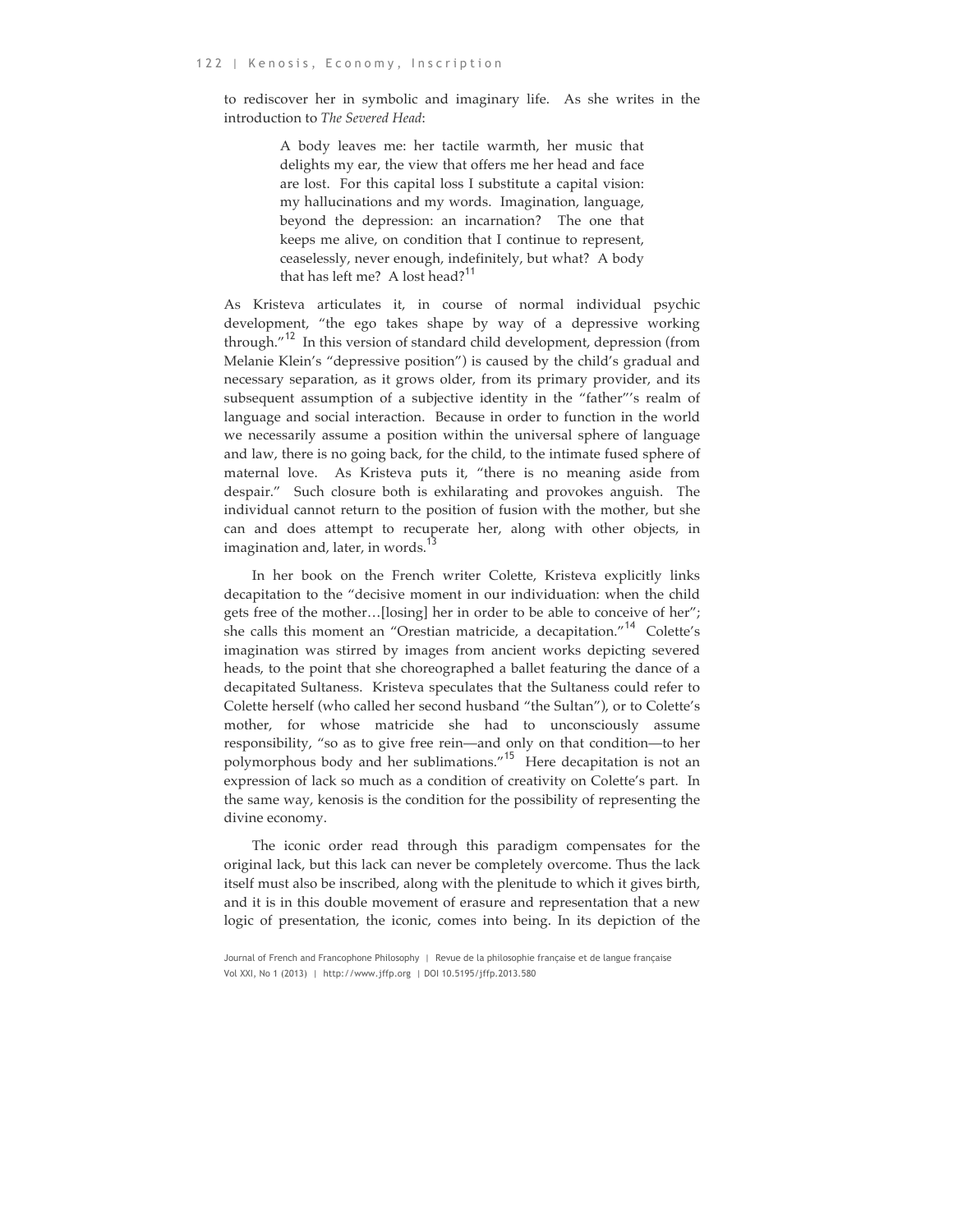divine, the iconic also inscribes the mother and the lack or void. As Mondzain outlines at length, Nicephorus championed a version of iconophilia that could be reconciled with iconoclasm by negotiating an economy of divine presence that inscribes the appearance of (divine) Being as a sensible trace<sup>16</sup> rather than directly manifesting it.<sup>17</sup> Thereby the invisible is allowed to appear precisely in the injunction against mimesis. The polysemic term "economy" can refer at once to the conceptually distinct moments of the incarnation, or consubstantiation of God in his son, *and* to the tradition of representing the divine in icons, on multiple and different orders of similitude. This "double articulation" allows for a simultaneous preservation of the enigma of the divine in its incarnation, and the possibility of authorizing the specular through iconography without thereby reducing it to a *techne*.<sup>18</sup> In articulating these two orders of resemblance, the economy produces the icon, which, Kristeva writes, "from then on, does not let an exterior *object* be seen, but only this *economy itself*."19 In other words, the icon gives a visible form to the divine *Logos* itself, in all its manifestations, rather than representing through mimesis any particular divine figure. Nicephorus refers to this incarnation through the image with Plato's word *chora*, indicating the receptacle or medium in which the cosmos was created*.* 

Kristeva points out that the word "icon," or *eikon* in Greek, is a homophone of economy, or *oiekonomia*, and that the economy of Nicephorus encompasses divine mystery and its potential inscription in a dialectic that is Platonic rather than Hegelian, in that it assures an open debate rather than a resolution of opposition.<sup>20</sup> Kristeva argues in *Black Sun* that the orthodox icon's emphasis on difference and identity rather than autonomy and equality indicates the fullness of each person in the polyphony of her identifications. Orthodox art thus explores both suffering and mercy, disappearance and reappearance.<sup>21</sup>

The inscriptive tradition to which the iconic tradition belongs also encompasses accounts of the so-called mandylion of Abgar, a piece of fabric upon which the face of Jesus was said to be imprinted (unlike the shroud of Turin, the imprint is of a face, not an entire body). The important facet of the mandylion that Kristeva emphasizes is that it is an imprint, or indication, rather than a representation of Christ's face. Nicephorus argued for a conception of mimesis that would signify not copying or circumscribing the divine, but inscribing it, where inscription indicates an emptiness or void beneath the sketch or imprint of the face.

Kristeva sees a continuity in this rich tradition of inscription that developed from the icon in some forms of contemporary art. In particular, she discusses the Italian artist Lucio Fontana, whose artworks often consist of incisions into paper or other media. She argues that through inscription Fontana invites the viewer to participate in a "visible" realm not limited to the gaze, but which "engages our entire affectivity," thus unconsciously

Journal of French and Francophone Philosophy | Revue de la philosophie française et de langue française Vol XXI, No 1 (2013) | http://www.jffp.org | DOI 10.5195/jffp.2013.580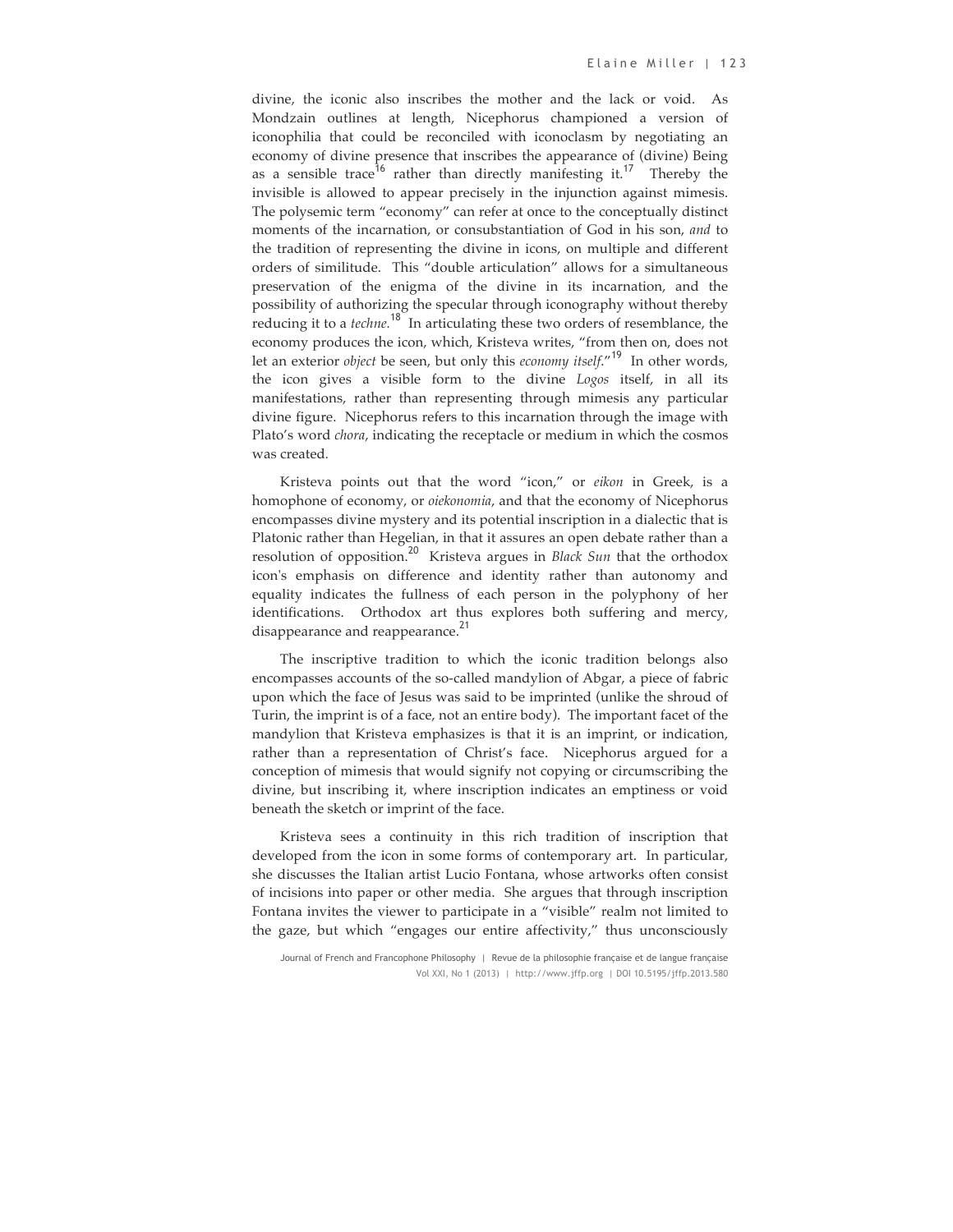invoking the icon's "oscillation" between the visible and the invisible.  $\mu$ Here the "invisible" would refer not to the divine but rather to the unconscious, the entire unrepresented realm of affects and drives, as well as to the semiotic underbelly of symbolic life. The cut indicates the necessity of great artworks' relation to a founding emptiness, the link it provides between the spectator and "their invisible center." All great art, writes Mondzain, is "kenotic."<sup>23</sup>

By contrast, the Latin conception of *figura*, or prophetic announcement of the coming of Jesus in Old Testament signs, as described by Erich Auerbach in *Mimesis*, lends itself to the growth of a representative continuum where the invisible economy is replaced by the network of signs of prefiguration. Every event of the tradition is rendered visible in its role as the herald of the next: the sacrifice of Isaac prefigures that of Christ, and so on. Such a conception of figuration sees a continuity in the Judaic and Christian traditions, as well as a continuity between the unpresentable nature of God and his figuration in the material presence of Christ, such that no absence or void remains. In this tradition representation can be associated with *mimesis* in the traditional sense of copying, or circumscribing, and lends itself to a more familiar tradition of iconophilia. Kristeva discusses this separation between economy and figure as the determination of two distinct destinies for representation in the West. $44$ Figure, as opposed to the icon, delineates an interpretive system in which "the Risen One accomplishes, increases, and exceeds the work of his Precursor" according to the logic of the Hegelian *Aufhebung*. 25

Kristeva draws a parallel between this movement from the invisiblevisible economy of the icon to the representational plenitude of figuration and the development in the French language of the 18th century, when *visage*, the word for the human face, gradually took on the meaning of *figure*, so that now the two words are used almost interchangeably. While *vis* indicates "vision," a kind of "mirror of the soul," *figure* indicates "form" in a more abstract sense, and, she argues, "more or less unconsciously, its sense of prophecy in actuality."26 She hypothesizes that the imbrication of *visage* and *figure* was achieved in Denis Diderot's defense of a new kind of painting, where the portrait painter both corrects and is corrected by what (s)he paints. Kristeva calls this new sense of *figure* one that "expresses a tension between two worlds, two logics, two types of action—a sort of 'prophecy in actuality' in the immanence of human experience." $^{27}$  Here, the new sense of face would be one in which the ideal is prefigured by the image, which would contain within it a striving toward a more perfect future iteration, like a prophecy of a better self.

In Chapter Six of *The Severed Head*, Kristeva contrasts the destinies of John the Baptist, whose life famously ended in decapitation, and Jesus, according to this schema. Is John the Baptist an ideal figure, or a "prophecy in actuality," she asks in the title. While he has been appropriated by

Journal of French and Francophone Philosophy | Revue de la philosophie française et de langue française Vol XXI, No 1 (2013) | http://www.jffp.org | DOI 10.5195/jffp.2013.580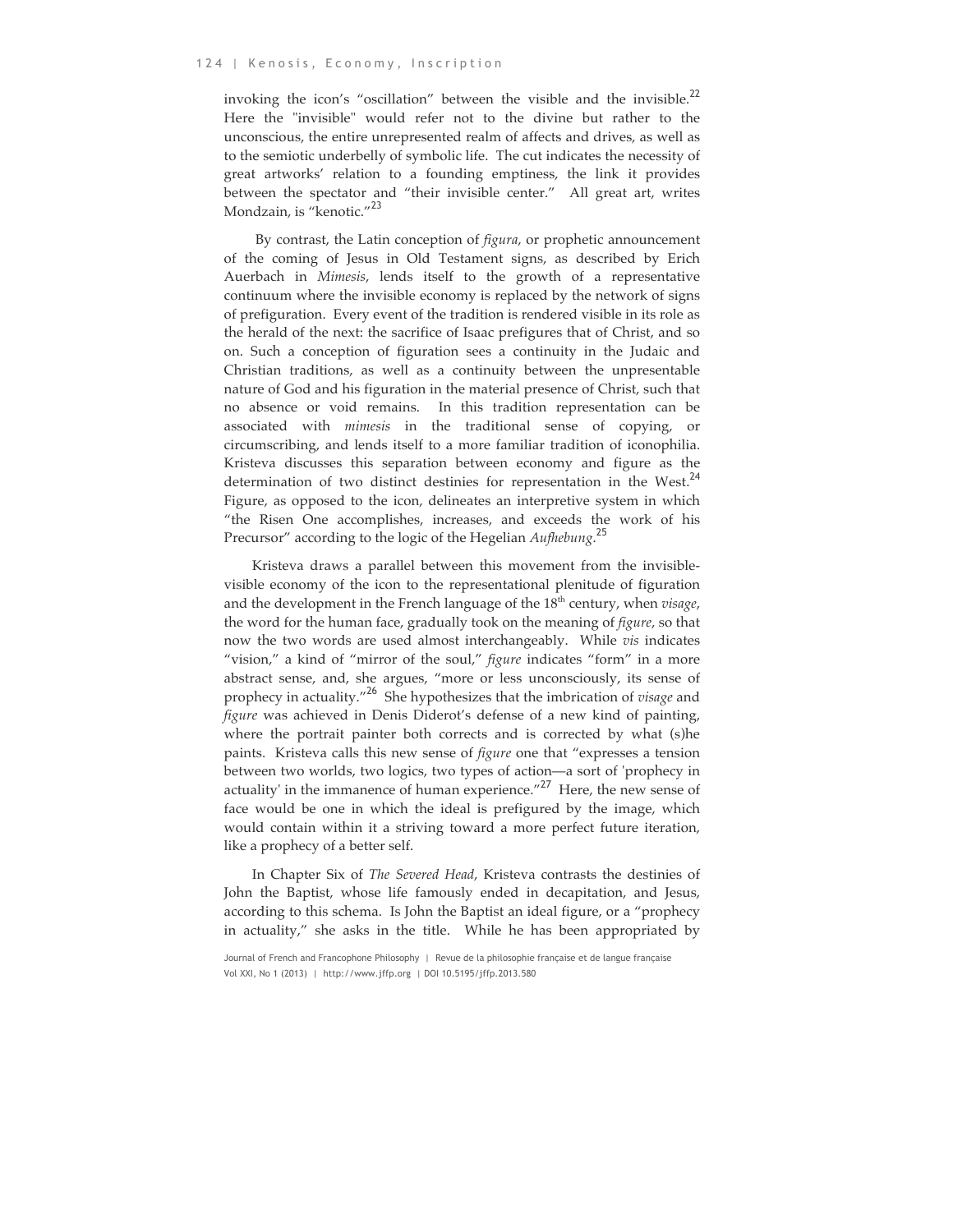Christian art in the manner of *figura*, and known primarily as the one who announces the coming of Christ, $^{28}$  that is, as the very figure of figure itself, on Kristeva's reading we can also, through great artworks of John the Baptist's decapitation, experience his figure as severed. In this guise John would not prefigure the incarnation, but the image of his head would rather rest in severance in order to remind us of our origin in a cut, away from maternal flesh and through kenosis. On this reading John the Baptist is to Christ what Kristeva's interpretation of the decapitated head is to Hegel's version of dialectical sublation, both an emptying out and a "barbaric decapitation prefiguring a delicious peace to be won after death." $^{29}$  The death of John the Baptist is "the theme par excellence on which that figurability specific to the fate of the West had to be built, because it reconciles incision and perspective, sacrifice and resurrection."30 This moment, resting in the vision of John's severed head, is "a capital moment of the destiny of the occident which no history book mentions," a crossroads where two destinies for representation in the West are determined.<sup>31</sup> The tradition of *figura* and of mimetic representation dominated visual art for centuries. In the iconic tradition, by contrast, which has been taken up by some contemporary art, a possibility is opened up for a co-presence of the matriarchal and the patriarchal, for Mary and Medusa alongside Christ and John the Baptist, and for a visual reminder of the cut that gives birth to the image and to the symbol.

 $\overline{a}$ 

<sup>1</sup> This paper was presented as part of a roundtable on Kristeva's *The Severed Head* at the inaugural meeting of the Kristeva Circle on October 13, 2012.

<sup>2</sup> Marie-José Mondzain, *Image, Icon, Economy: The Byzantine Origins of the Contemporary Imaginary*, trans. Rico Franses (Stanford: Stanford University Press, 2005).

<sup>3</sup> Julia Kristeva, *The Severed Head: Capital Visions*, trans. Jody Gladding (New York: Columbia University Press, 2012), 55.

<sup>4</sup> Sigmund Freud, "Negation" (1925), in *General Psychological Theory: Papers on Metapsychology*, ed. Philip Rieff (New York: Collier Books, 1963).

<sup>5</sup> Mondzain, *Image, Icon, Economy,* 93.

<sup>6</sup> Kristeva, *The Severed Head*, 55.

<sup>7</sup> Mondzain, *Image, Icon, Economy*, 88.

<sup>8</sup> Mondzain, *Image, Icon, Economy*, 89.

Journal of French and Francophone Philosophy | Revue de la philosophie française et de langue française Vol XXI, No 1 (2013) | http://www.jffp.org | DOI 10.5195/jffp.2013.580